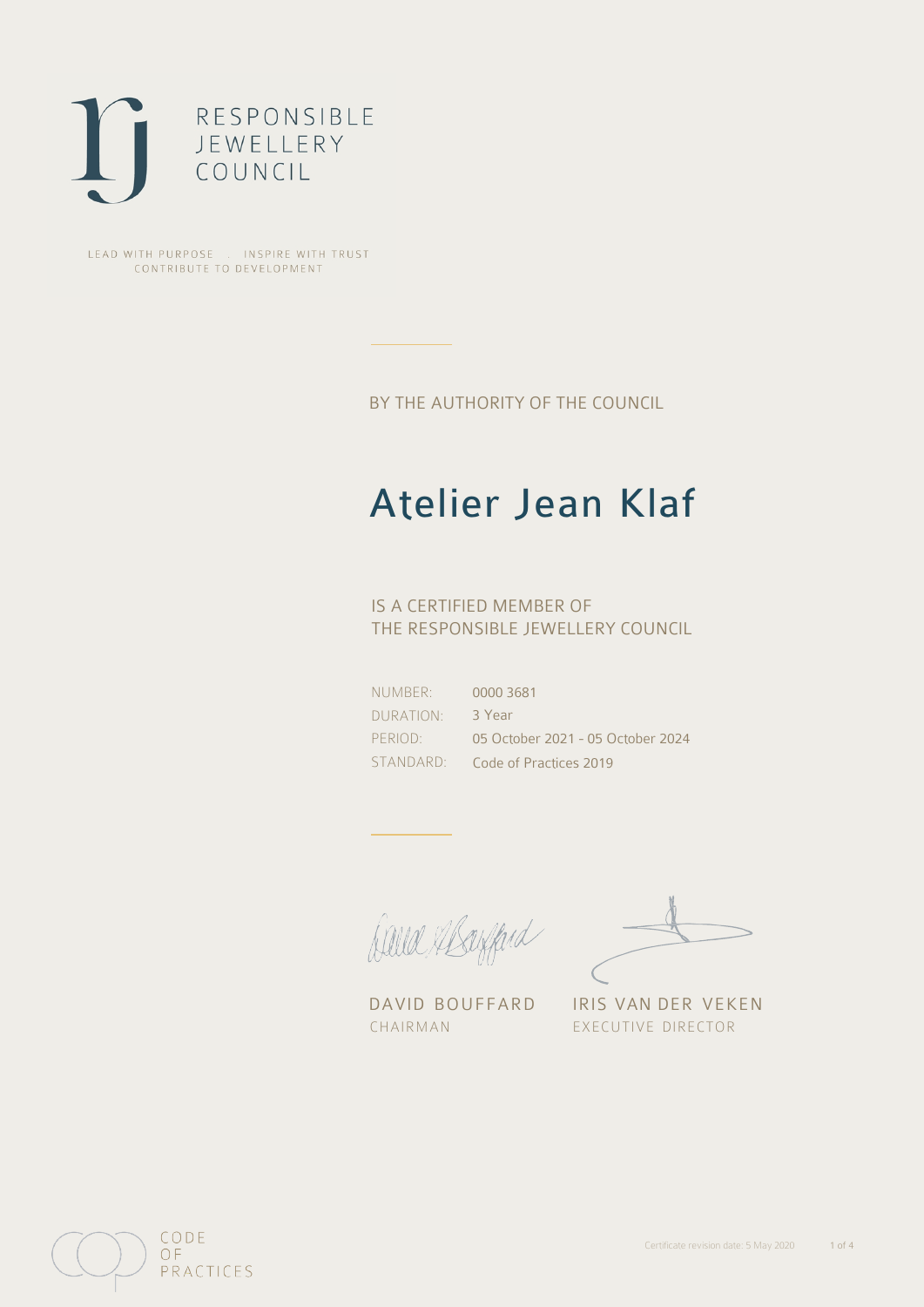

# **CERTIFICATION OVERVIEW**

| Jewellery and Watch Manufacturer and/or Wholesaler                                                                                                                                                                                                                                                                                                                                                                                                |  |  |
|---------------------------------------------------------------------------------------------------------------------------------------------------------------------------------------------------------------------------------------------------------------------------------------------------------------------------------------------------------------------------------------------------------------------------------------------------|--|--|
| 27 July 2021                                                                                                                                                                                                                                                                                                                                                                                                                                      |  |  |
| <b>First Certification</b>                                                                                                                                                                                                                                                                                                                                                                                                                        |  |  |
| Code of Practices 2019                                                                                                                                                                                                                                                                                                                                                                                                                            |  |  |
| <b>SGS United Kingdom Limited</b>                                                                                                                                                                                                                                                                                                                                                                                                                 |  |  |
| 1. General requirements: 1-4, except 3.2<br>2. Responsible supply chains, human rights and due<br>diligence: 5-14, except 7.3, 8, 9, 11.3, 13.2-4, 14.2-3<br>3. Labour rights and working conditions: 15-22, except 19.3,<br>21.3<br>4. Health, Safety and Environment: 23-27, except 23.10, 27.4<br>5. Gold, Silver, PGM, diamond and coloured gemstone<br>products: 28-30, except 28.2b,j, 29.2, 30<br>Responsible mining: Not Applicable<br>6. |  |  |
|                                                                                                                                                                                                                                                                                                                                                                                                                                                   |  |  |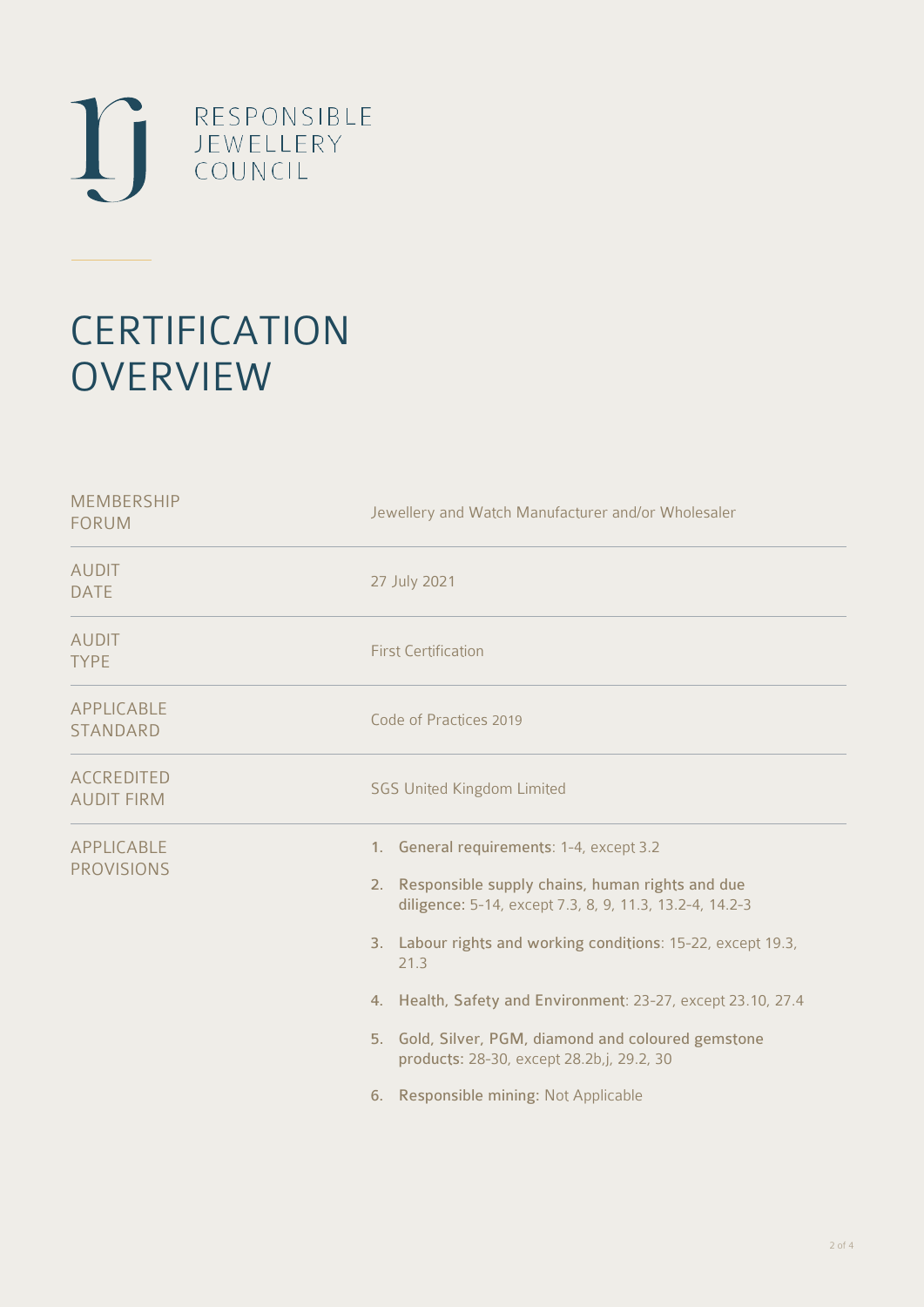| <b>PROVENANCE</b><br><b>CLAIMS</b>         | Not Applicable,                                                                                                                                                                                                                                                     |  |
|--------------------------------------------|---------------------------------------------------------------------------------------------------------------------------------------------------------------------------------------------------------------------------------------------------------------------|--|
| <b>AUDITOR STATEMENT OF</b><br>CONFORMANCE | Based on the scope and findings of the certification audit, the member<br>has demonstrated a conformance level consistent with a:                                                                                                                                   |  |
|                                            | 3 Year Certification                                                                                                                                                                                                                                                |  |
| <b>NEXT AUDIT TYPE</b>                     | MID-TERM REVIEW (within 12-24 months):                                                                                                                                                                                                                              |  |
|                                            | A. Mid-term review NOT required due to:                                                                                                                                                                                                                             |  |
|                                            | No anticipated changes to the certification scope during the<br>certification period                                                                                                                                                                                |  |
|                                            | 3 or less minor non-conformances with critical provisions or in<br>general identified by the audit (not covered by parallel audits<br>for schemes identified as equivalent to RJC's) for an individual<br>member in the mining sector or a non-mining sector member |  |
|                                            | <25 full time equivalent personnel                                                                                                                                                                                                                                  |  |
|                                            | Low risk of non-conformances due to management controls                                                                                                                                                                                                             |  |
|                                            | Existence of parallel audits for schemes recognised by RJC                                                                                                                                                                                                          |  |
|                                            | Strong internal controls ensuring effective review and closure<br>of corrective actions for non-conformances                                                                                                                                                        |  |
|                                            |                                                                                                                                                                                                                                                                     |  |
|                                            | B. Mid-term review (desktop only) required due to:                                                                                                                                                                                                                  |  |
|                                            | No impact on conformance levels from any changes to the<br>certification scope                                                                                                                                                                                      |  |
|                                            | 5 or less minor non-conformances with critical provisions or in<br>general identified by the audit (not covered by parallel audits<br>for schemes identified as equivalent to RJC's) for an individual<br>member in the mining sector or a non-mining sector member |  |
|                                            | Possibility of remote verification of actions                                                                                                                                                                                                                       |  |
|                                            | No risk to critical provisions                                                                                                                                                                                                                                      |  |